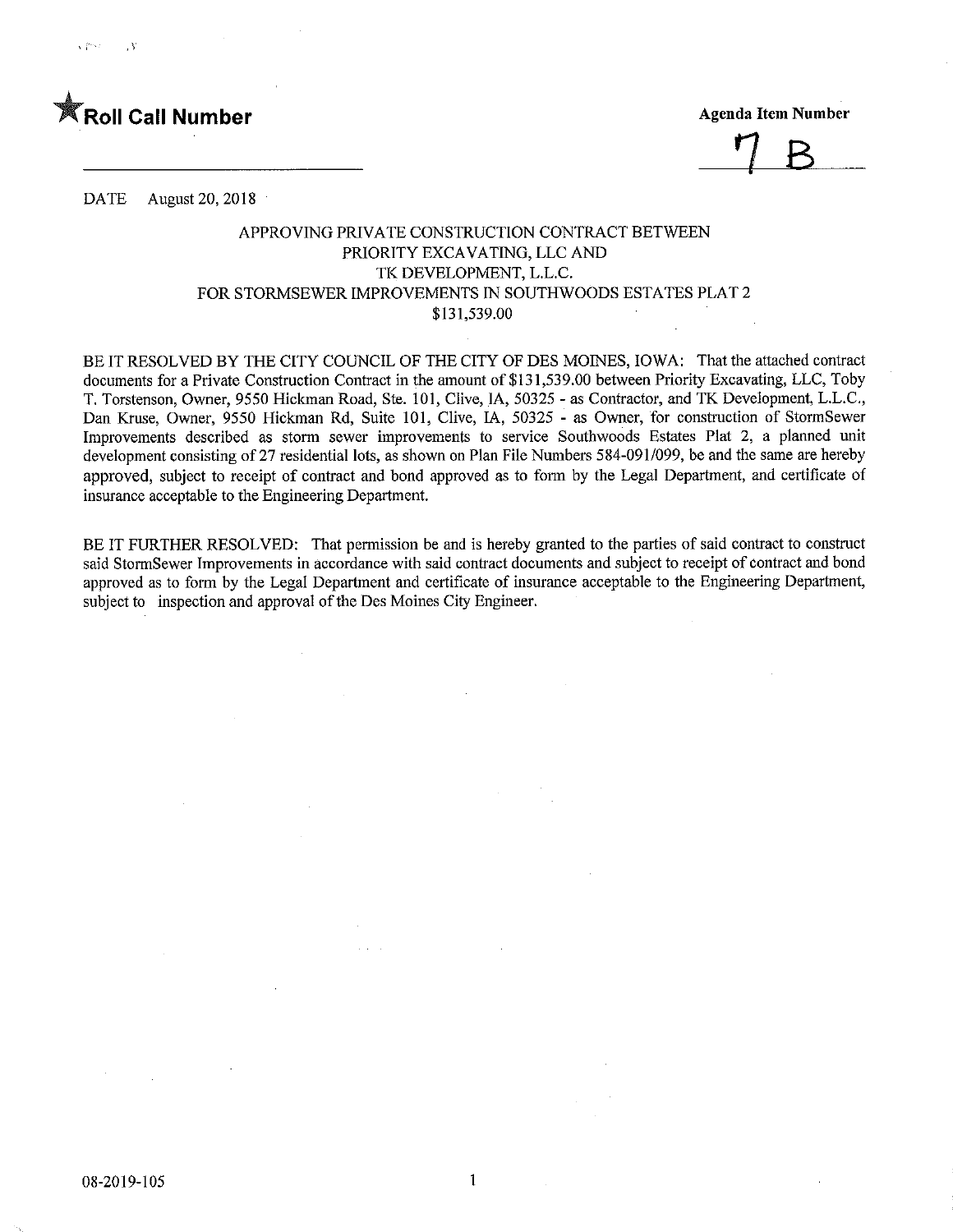## **The Call Number Agenda Item Number Agenda Item Number**



DATE August 20, 2018

Activity ID: 08-2019-105

Moved by to adopt.

FORM APPROVED:

Kathleen Vanderpool Deputy City Attorney

 $\mathfrak{Sh}$ Funding Source: All project costs are to be paid by the Owner(s), TK Development, L.L.C.

| <b>COUNCIL ACTION</b> | YEAS. | <b>NAYS</b> | <b>PASS</b> | <b>ABSENT</b>   |
|-----------------------|-------|-------------|-------------|-----------------|
| <b>COWNIE</b>         |       |             |             |                 |
| <b>BOESEN</b>         |       |             |             |                 |
| <b>COLEMAN</b>        |       |             |             |                 |
| <b>GATTO</b>          |       |             |             |                 |
| <b>GRAY</b>           |       |             |             |                 |
| <b>MANDELBAUM</b>     |       |             |             |                 |
| WESTERGAARD           |       |             |             |                 |
| <b>TOTAL</b>          |       |             |             |                 |
| <b>MOTION CARRIED</b> |       |             |             | <b>APPROVED</b> |

I, Diane Rauh, City Clerk of said City Council, hereby certify that at a meeting of the City Council, held on the above date, among other proceedings the above was adopted.

IN WITNESS WHEREOF, I have hereunto set my hand and affixed my seal the day and year first above written.

Mayor